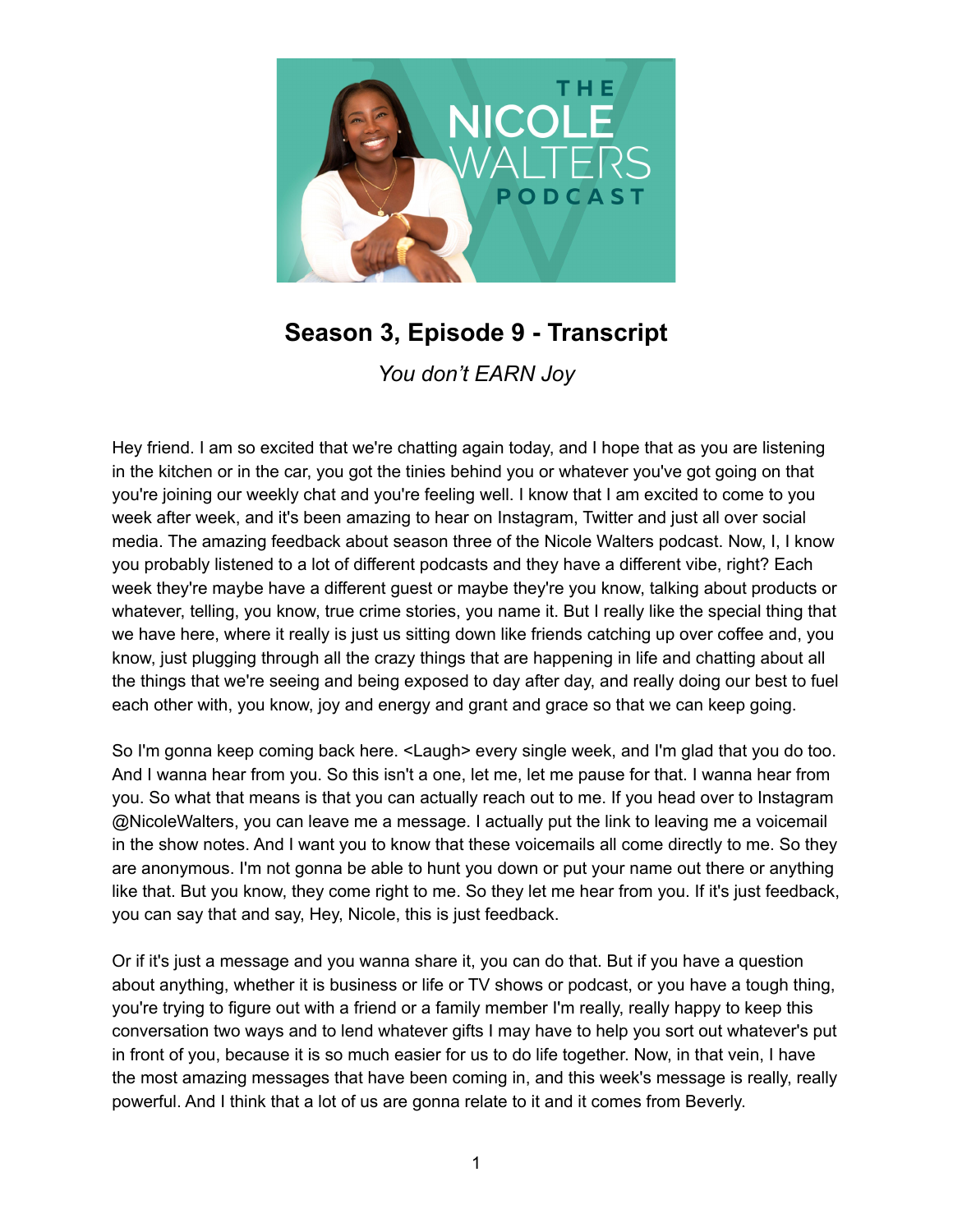Hi, Nicole. My name is Beverly. Thank you for opening up this space and being so open and authentic with your journey and just allowing us to, and learn and heal with you as you and learn and heal my question. Have you ever struggled with the imposter syndrome feeling that you're not good enough to sit at that table or you shouldn't even be in that room? And how did you overcome that? And also, have you ever struggled?

Can you cut it after just the first part instead of two questions? Awesome. Beverly, so I have been talking about imposter syndrome for years, and I'm so glad you're bringing it back up because it's something I haven't really talked about recently, but you know, if you're newer to the podcast or if you haven't been following for a while, I really really think this is powerful for us to always kind of circle back to and discuss. Now, if you've never heard of imposter syndrome you know, let me, let me start over that part. If you've never heard of imposter syndrome, what I'm about to tell you might very well change your life. I know what changed mine maybe eight, 10 years ago. I remember starting to decide whether or not I wanted to quit my job and jump into entrepreneurship for the first time. This was long before I opened up my multimillion dollar company, inherit learning company.

And long before I had the TV show, the via, you know, any of those things. So it was before I had good wigs y'all I was still wearing synthetic wigs. Listen, a lot has changed <laugh>, but that said way back when 10 years ago, I remember being in corporate and knowing that I was deeply dissatisfied, that I had a very specific set of gifts that I, that were underutilized, underpaid and underappreciated. And I knew that I felt a call under my life to, you know, branch out and do more. But you better believe I was scared and we've talked throughout the podcast and we'll keep on talking about the different reasons, why we're scared to take things on and things that keep us from stepping into our purpose. But ultimately it boiled down to me feeling like it just wouldn't work and it wouldn't work because I wasn't good enough that I maybe didn't have all the skills and resources that were required.

And despite the life that I'd lived thus far, despite the things that I'd overcome through a traumatic childhood, through growing up in intense poverty, all of that, even though I'd managed to be the youngest person in my division to remove from the CEO of a fortune \$500 billion company, I had just made the whole thing up and that I didn't have the ability to do anything else and that I was always faking it till I made it. And that at any minute, at any point in time, someone was gonna pull the rug out from under me and that I just wouldn't be able to actually be successful on my own. Well, I wanna let you know, standing on this side almost a decade out from that moment. That definitely wasn't true. <Laugh> right. Everything that I did to get everything that I had, I'd earned, I'd learned I'd applied and I'd made it happen.

And I don't say that, you know, as you know, I'm a Christian, I'm a God girl, not withstanding. I'm super blessed as well, but I also wanna just throw in that, you know, it's very easy for us to discount our successes and a lot of the manifestation of that fits under something that has a real scientific definition called imposter syndrome. So imposter syndrome is the inability to internalize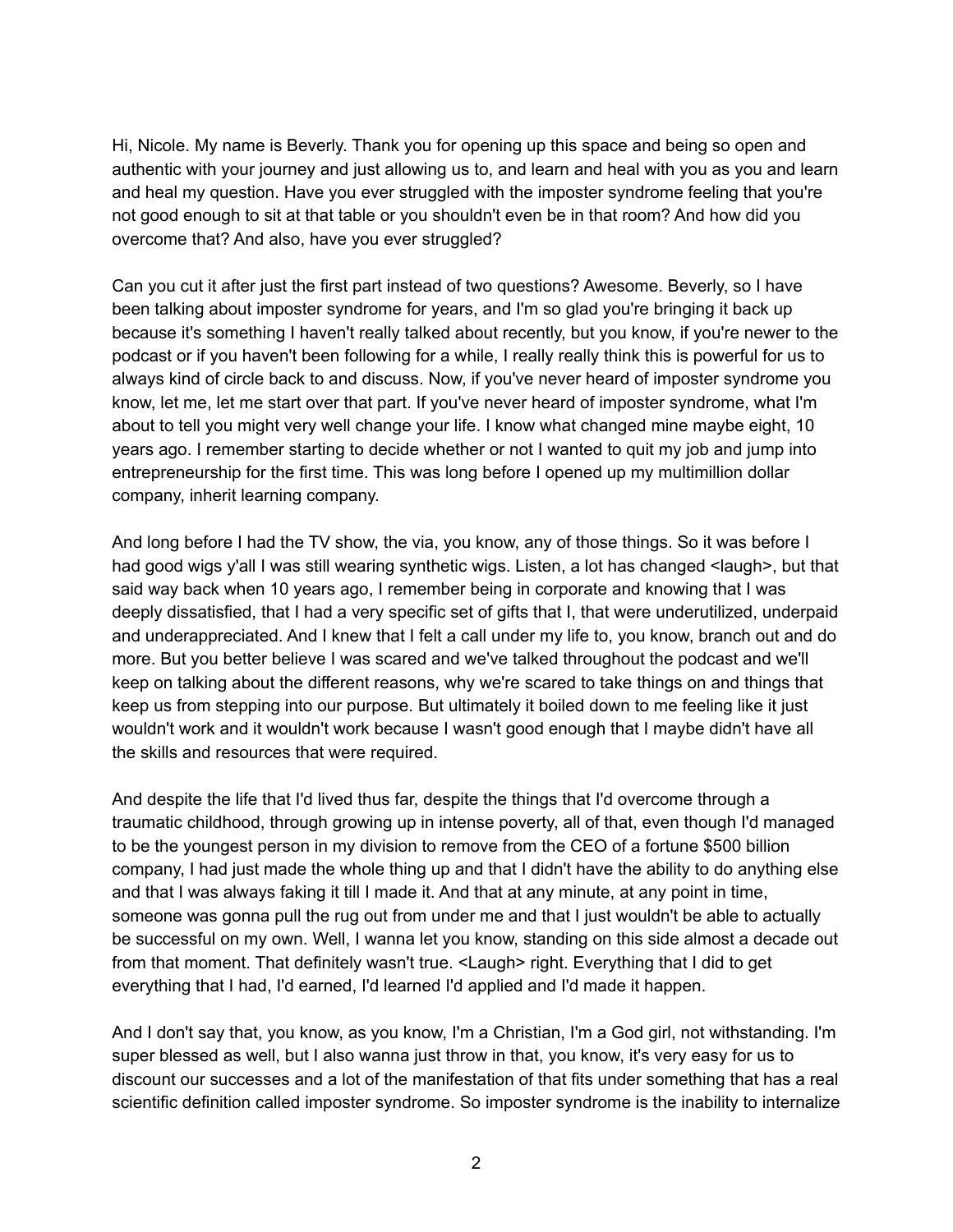your own successes, despite the evidence proving that you had indeed earned them in their true. And it's amazing how many women, minorities and people who grew up with very difficult backgrounds are affected by this. And part of that is because one, we may not grow up around examples of people who have done it. Who've been highly successful and were able to say, oh, okay, well, here's the path they followed. And I followed that. So that's totally normal.

And it also happens because oftentimes, you know, when you're follow, falling into one of those categories, when you're in the workplace or the workforce, our successes are often minimized and not celebrated completely. So what that means is we have a hard time realizing that the thing that we did was actually pretty outstanding and the place that we got, we really did earn through our own efforts. And so what happens is when it comes time to take on a new challenge, well, narratives form in our head that tell us, you're not gonna be able to make it. And you can barely hold onto the thing you have and the job that you have now, you're lucky to even have, and you're just making it up as you go. And the minute you get found out, everyone will know you're a fake and you don't deserve to be there and, and you're gonna get kicked out.

So maybe you shouldn't even try. And imposter syndrome is damaging to your future friend, if you are listening, or if your littles are listening, or if you have you know, teens or kids out there or speaking into people's lives, or even if you're just a boss with employees, you gotta be on the watch out because the truth is, none of us knows what we're doing. None of us we're all placed into something for the first time. And that feeling of not knowing isn't a sign that you're not capable, not knowing something doesn't mean you're not capable. It just means that you don't know when you're hired for a new job. When I hire employees, like I've 16 employees in my headquarters in Atlanta. And when I hire employees, what I'm looking for is someone who has the general skill set and a little bit of a proven background to do the thing that I'm going to call them to do.

I'm not looking for someone who already has a mastery around the work, because honestly, if you've never worked for me before, however, you did it at your previous company, it's not gonna work for me. You need to learn how to do it. Then Nicole Walter's way in our company, cuz we operate with a certain level of integrity, expectations, service, all of that. So you're gonna have to learn it all over again. Anyways, everybody comes in new. So what that means for you friend Beverly, is that you have to remind yourself that everything you have, if you've managed to figure it out, ask the right questions, use your resources, learn, apply, and, and get into your stride, so you're having successes and a job becomes familiar. Well then yeah, that is the definition of earning your place.

That means that you actually do have the ability to be successful wherever you go, because you have work ethic, because you know how to show up, because you have integrity, cuz you have personal standards. Those are the things that make a successful person. Not degrees, not paperwork, not you know, approvals and certifications and awards and all those, those things can help. But at the end of the day, your true success is based off of you. And it's so important to not let imposter syndrome tell you that you can't be successful because it does keep you from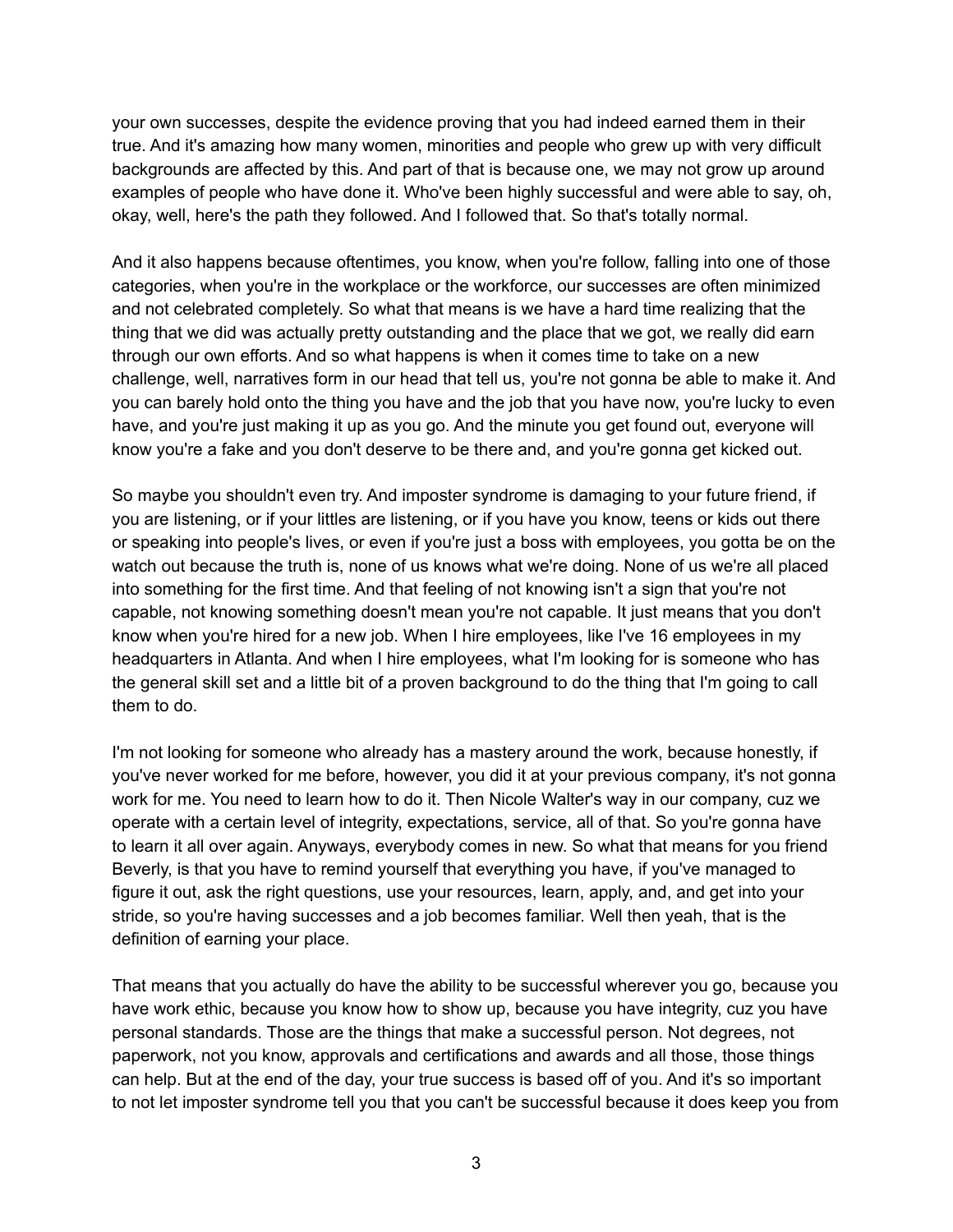going into new spaces. So one of the ways that I've learned to tackle my imposter syndrome is to sort of keep a here's how you did it list. And here's how you did it. List is whenever I'm finding myself saying I'm not qualified for an opportunity, I write down all the things I've done that match up with why I am qualified.

So if I hear my brain saying, look, there's no way you could, you know, go to this casting opportunity for this show because you know, you're not an actor. You're not whatever. Well, first and foremost, I don't just walk up to casting act opportunities. They're given to me by my agent. So somebody already determined I'd probably be okay, so why am I unpacking it for myself? So I'll write down, I'll say, well, maybe they've never met anyone like you before. Maybe you have a perspective to give that people really need to hear. Maybe when you go in, because you're a professional speaker, you're still gonna do a pretty good job reading for whatever it is they're looking for. Maybe this opportunity isn't necessarily about what you have done before. And maybe it's not the opportunity you'll get today, but maybe you'll meet the people who will connect you to the opportunity you're supposed to have.

And you absolutely are qualified for that. You know? So I mean, I'm telling you, when you start writing down the reasons why every opportunity is something that you deserve or at minimum that you can show up to, it changes your perspective. You start realizing, look my belief in wanting to move onto the next thing or my interest in another opportunity is valid because it's grounded in truth. So friend, you have to keep doing, doing is the answer to imposter syndrome. You have to tell yourself, even though my mind might be telling me that I'm not capable or qualified or deserving, I'm going to keep doing until I am proven. Otherwise, what you'll find is that in the daily doing, you're actually gonna find evidence that you're worthy.

And in this week's don't make yourself content y'all. This one is actually pretty applicable to our DM question that came in. So I was scrolling through the internet. I don't know about y'all I spend way too much time on the gram. And one of the things that popped up is that DeVon Franklin, I don't know if you're familiar with him. If you're not, he was married to an actress named Meagan Good, who was really popular in the nineties, still continues to work, has had some really great shows and she's known as generally being like a really like sweet girl. And I, a sweet woman she's grown. I'm like, this is the mom in me that I'm always, everybody's like, Hey kiddo. <Laugh>, she's known for being a wonderful woman.

And DeVon Franklin is a I believe he may be a pastor or a minister is his background, his primary background, but frankly him and Megan, when they connected and became married, they actually built a brand around their relationship. And they released some books around why they chose celibacy until marriage. They released some books around why they chose celebrity until marriage and how they were choosing to structure their marriage. They spent a lot of time on the press circuit really discussing, you know, the value of their relationship and things of that source. They really did put their marriage out there. And at first I think people were a little bit critical, but down the line it became something where people were like, wow, this is a really great example of what looks like a healthy, successful marriage. And they both seemed like they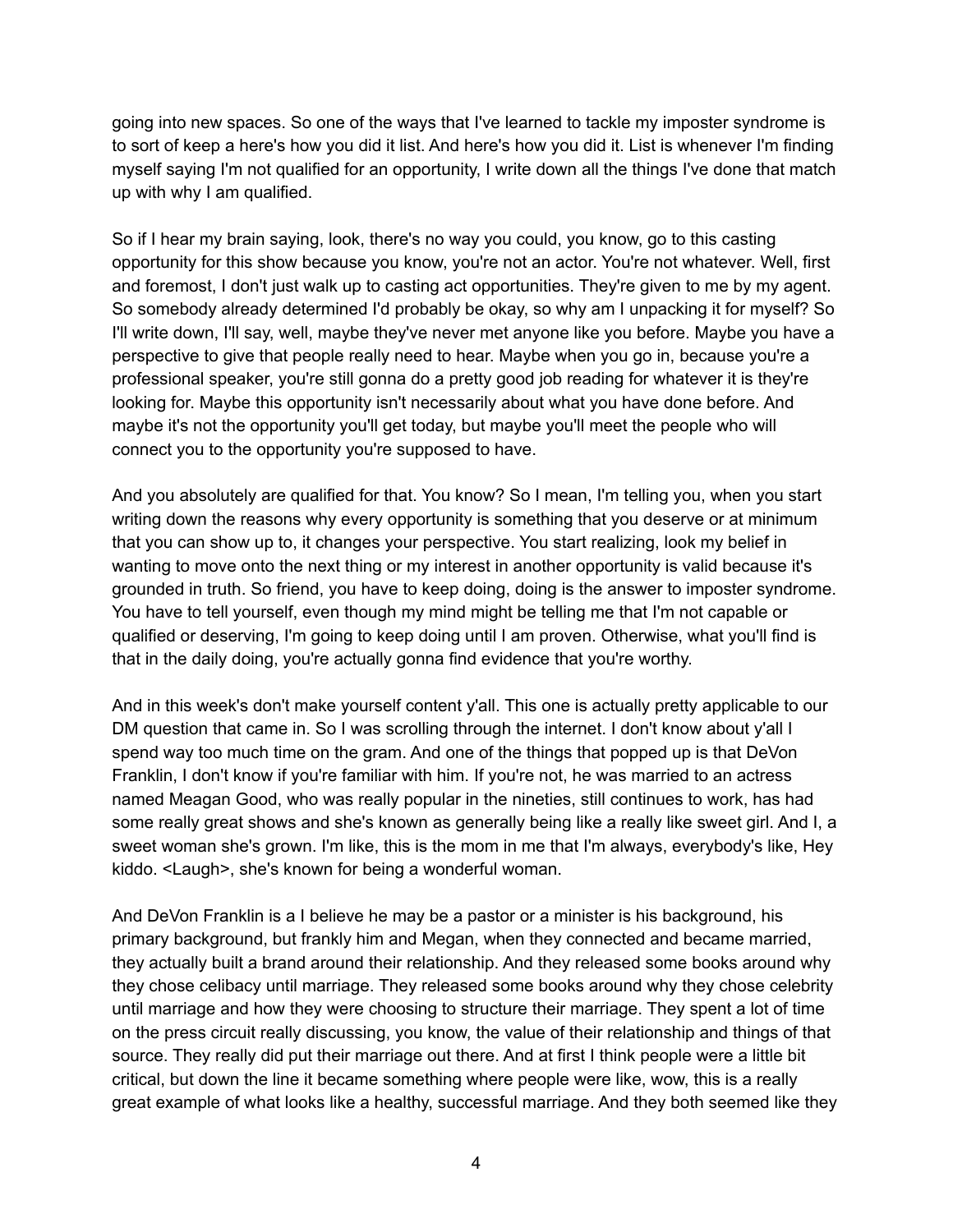were doing very well, but unfortunately after I don't know the exact number of years, but I know that it was quite a few, I wanna say maybe six or seven, they filed for divorce. And that was recently I wanna say last year. And when they filed for divorce there weren't many details given. It seems like it's amicable. But essentially they both said that it's, you know, it's difficult. It was unexpected, but there's a parting of ways and they both feel like it's best if they go their second direction.

Now y'all already know I am not the one to judge <laugh> at all. Not just because I'm not a judger, but because I also, am someone who is going through this transitional process of you know, shifting from a marital state to a non marital state, you know, and it's interesting because what is trending right now around Devon Franklin is the fact that he was just selected to be the marriage and relationship expert on a show called Married at First Sight for season 15. And there's a lot of feedback around why on earth can he be an expert on marriage when his own marriage wasn't successful? What is he going to teach these people about having a successful relationship when he is the byproduct of one that did not work and is currently processing a divorce, especially one that, you know, by all means may be amicable, but seems to be pretty painful.

So what I wanted to reference here is not the, is he or isn't it? You guys know how we do this. Don't make yourself con isn't about coming to an end solution of right or wrong. You can go anywhere for that. What I wanna talk about is this idea that we can't be an expert or have anything to offer. If we failed at something that's bananas, y'all not only is that concept hurtful, it's harmful because some of the best lessons come from people who didn't work.

And I wanna tell you a story about one of my friends. So I went to Johns Hopkins university and it's primarily a medical and science based institution. And a lot of my friends were engineers or pursuing a medical background. I, of course, was a polysci major because I'm not strong at math. And I just like being around smart people. <Laugh> but my best skill is like reading and talking. So I'm there, but all my friends are fancy man doctors, and one of my best good friends, Lucas, he is a premier biomedical engineer. He's now a professor. He works in a lab. I mean, he is easily one of the smartest people I know and Lucas, you know, used to go into the lab every day as part of his work in college. And his job was to, he was working on a research project and I think it was around cancer, don't hold me to it. You know, Lucas, if you're listening, I, I don't remember all the details of your experiment, but it was still important to me.

But you know, every single day he would go in and he would have to kind of work with some lab rats and like get some data, work on numbers, tweak things, all that jazz as part of this greater experiment. And that was part of his student gig. Well, I remember sitting down with Lucas one day and saying to him, isn't it frustrating to think that you could spend your whole life working in a lab, trying to solve and cure and fix and treat these conditions and you could literally die and never do it. Like you're already signing up right now. And I remember at the time we were, you know, so young, we were in our like early twenties and saying to him like, I mean how can you sign up for a lifetime of potential failure?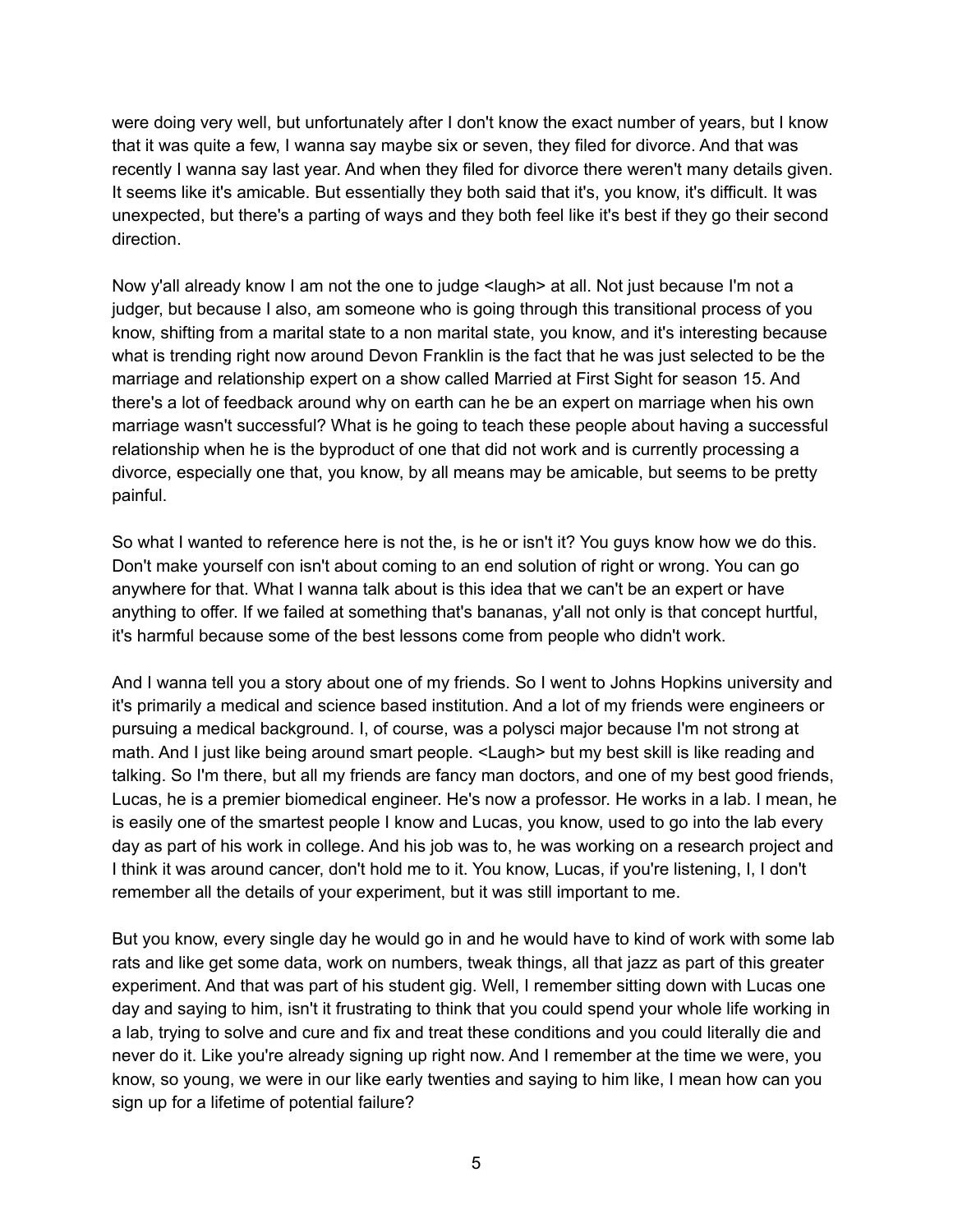I know, right? We're really deep for, for younger kids. Aren't we <laugh>, but this is me. This is Nicole Walters. This is the one who's at target is asking people if they're on their purpose. So Lucas looks at me and he says this, and I, I tell you like, I, I carry this to this day, cuz it was so valuable. Lucas said to me, I don't look at it as failure because for every single time, one of my experiments doesn't work out, I've taken an experiment off the board for the next person, which means that they're gonna be one step closer to actually curing cancer.

And that was so powerful for me because it helped me understand that one, it's all about perspective. He easily could have looked at it and said, oh yeah, no. Like, I mean, you're right. I need to pick something where I feel like I'm getting a ready, obvious, clear, and apparent win all the time. He could have said that, but that's not how he looks at it. And two, I also thought it was really impactful to hear him say that he understood that he plays a part in the greater picture and that his role, while it may not be the one that is greatly celebrated, he may not have the vaccine named after him. He may not be the guy who's down in history books, but he recognizes that he is part of a process that's tremendous.

And furthermore, there are people who did things before him, for him to get where he is. And all of this kind of comes down to this perspective around what makes an expert. I think in the internet space, so many people, and I've talked about this in season one. I have an episode say called the most valuable three words and a lot of people think it's, I love you. Spoiler alert. It's actually, I don't know. And I talk about this there, where I say that, you know, being an expert doesn't mean, you know, everything an expert means, you know where to go to find it. And we're so quick to criticize people because their lives may not look a certain way, but we don't understand that there's a lot to be extracted from our various experiences when they don't work. So granted throwing it out as a caveat.

I'm not saying that, you know Mr. Franklin is the best pick for this marriage expert. When it comes time to do casting, honestly, they're looking for a name they're looking for someone who can get in a press. They're not necessarily look it's TV show y'all, you know what I mean? They're not necessarily looking for someone who's going to give rock solid advice to help preserve these marriages. I mean, honestly, these people are throwing their names into a hat and being mashed up together to get married when they see each other, they're not looking for a success. Y'all like, this is entertainment. But what I can say is that even though they're not booking therapist, it doesn't necessarily mean that he's not a good fit because he probably has something valuable to add to the conversation.

Look for those of us who are married now or seeking to get married or in long-term relationships or recently divorced, we all know that relationships are hard. And a lot of the things that make them work are the same through and through. Communication, honesty, trust, faithfulness, integrity, vulnerability, all these things are overlaps that every single person needs to do and do well in order to have a successful relationship of any sort, whether it is platonic or romantic. And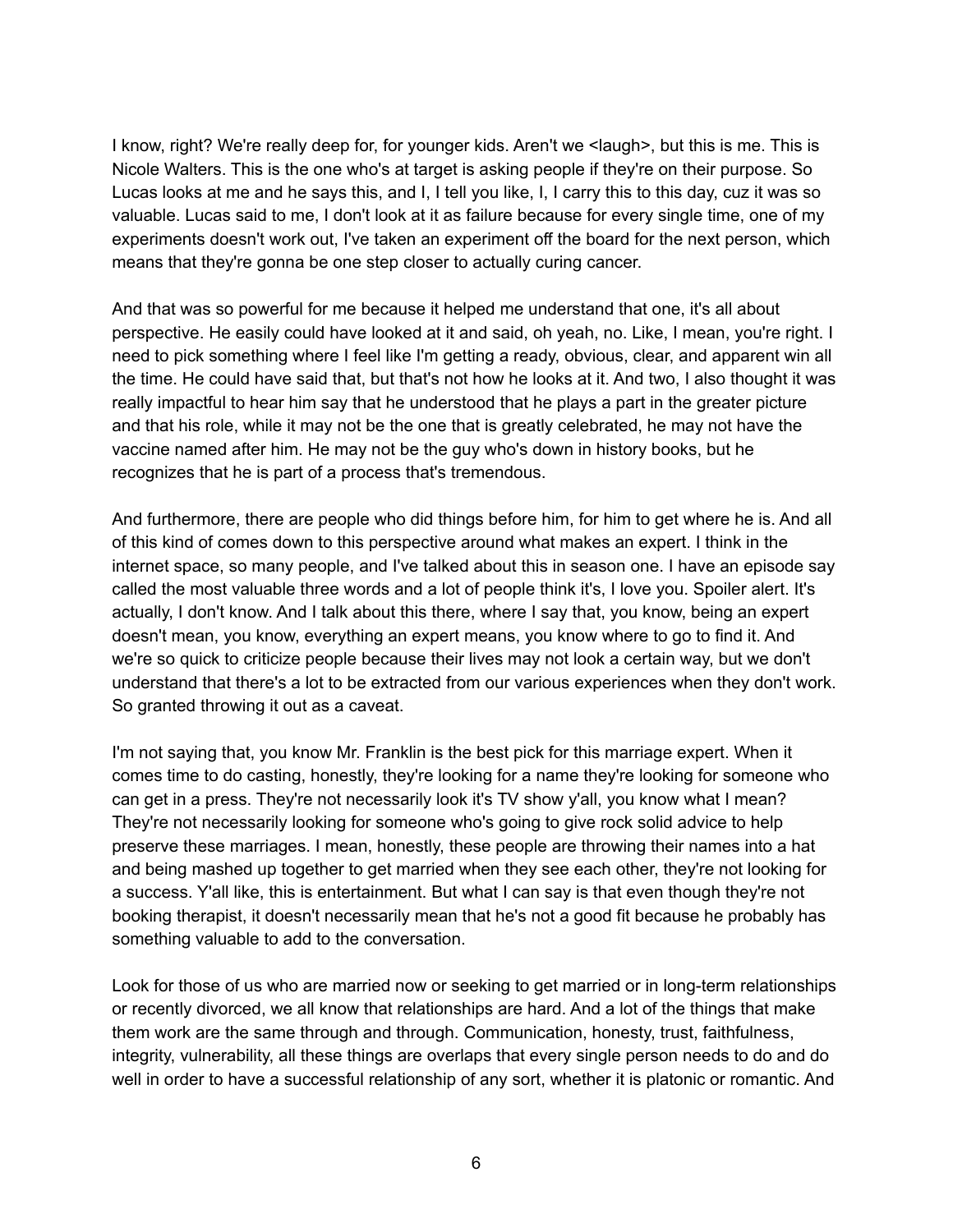so knowing that I actually think that someone who's been through a divorce can probably speak to that.

Listen friend, to be honest, if we live in a world where he's not allowed to be an expert, even after you know, all the credentials he may have, or the years of being a pastor or writing a book about relationships and all that, then it makes me feel like I don't have room for redemption. And then it makes me wonder, like where does any of us have room for redemption and the ability to speak to our experiences? I think that languaging is actually a little bit dangerous because it keeps people from wanting to share what they may have learned when they were delivered from their suffering and isn't that how we help each other avoid the pits and get ahead.

I mean, I know that when I saw what was happening to my marriage and I was put in a position where I didn't have a choice, I remember feeling obviously shocked, disappointed, overwhelmed, saddened, and at loss. And a huge part of what took me so long to be able to, I mean, literally it's been over a year now. It took me so long to even be able to sit down and like vocalize it to you is just because of the fact that I didn't want you guys to look at me and say, gosh, Nicole, like you disappointed us. We love your family. We love the idea of your family. We love the construct of family. And if you're not able to do this, can you do anything right?

Y'all I was beating myself up so badly about it. When eventually I realized, you know, there's a lot of learning I've been going through in this season, partly because I did not anticipate it. And as I mentioned in episode one, it's been a season of starting over and I've learned that starting over is something a lot of us have to do often. Whether it's through jobs or a new baby or, you know, a marriage, you know, and if we can share our secrets around that, we should, because we do deserve to have ease in our next chapters. And we do deserve to have support and love and grace, as we navigate this difficult, challenging life.

Life is hard enough, if we can get a roadmap or tips or tricks, who are we to yell or complain about where they come from, as long as it's good advice and it's rock solid and it can help move us forward, we should be receiving. So I know the conversation is around whether or not he's qualified or credentialed or if it makes any sense. And I think that's reasonable, but that should be based on clinical things. Is he a therapist? Does he have, you know, some background knowledge on mental health or does he understand those checklist items? I think that's reasonable to evaluate, but if we're trying to judge whether or not somebody can speak to a new experience or guide someone just because theirs was less than perfect, well if that's the requirement, then I don't think any of us are really qualified to do anything. And I don't think that's the case at all. God wouldn't have delivered us from our suffering if he didn't want us to use our story, to deliver someone from theirs. So friend lean in share boldly and know that whatever it is you have to offer from your failures is good enough worthy and needed.

Friend, so I am really excited to chat with you about this because I've been dabbling in it on social media. We've been kind of going back and forth in the comments and the feedback has been crazy because I didn't realize how many of us held this idea, this mindset and how limiting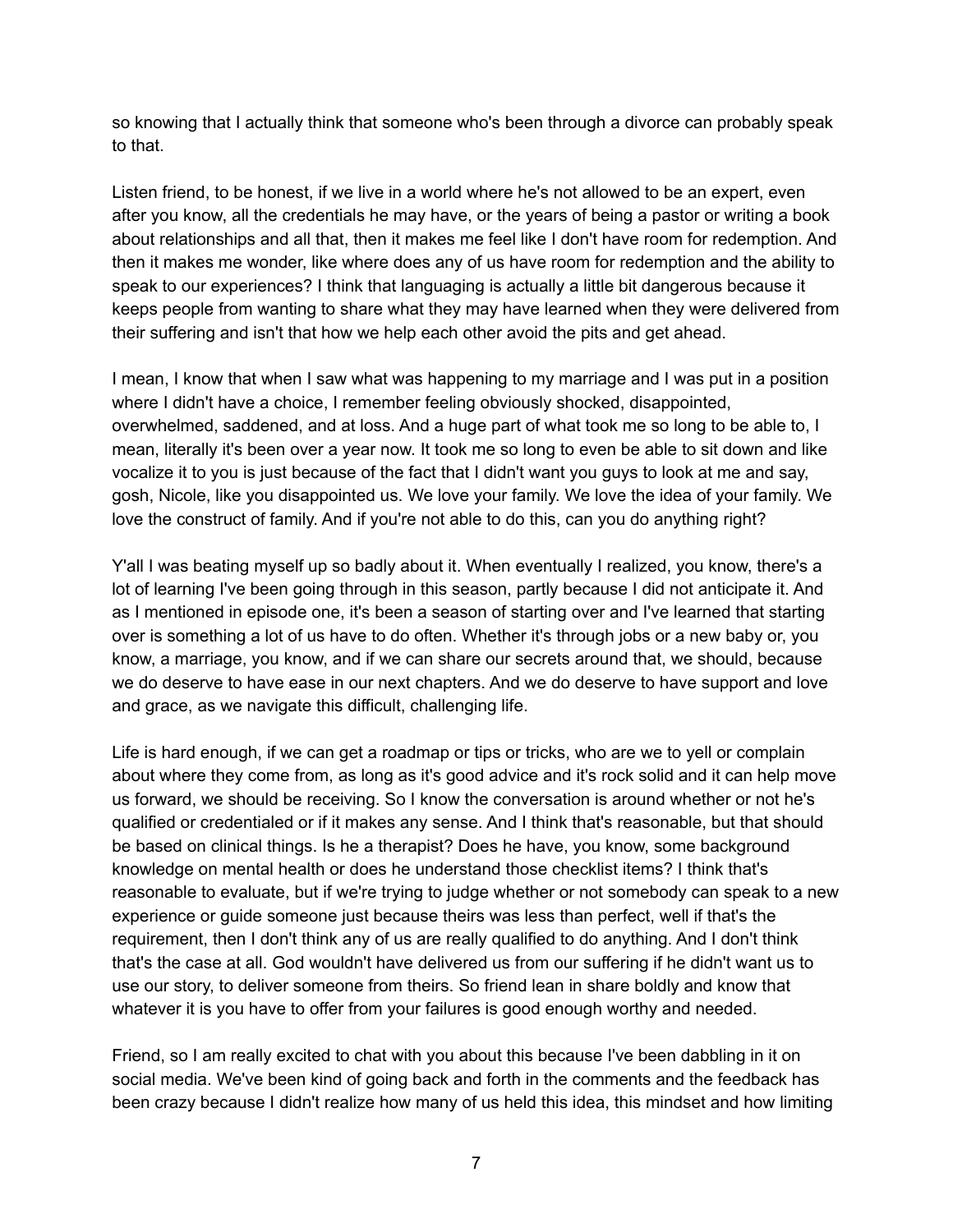it was for us. So growing up for me, I grew up in an immigrant household. So my parents were both really hard workers. My dad was a cab driver for 40 years. My mom, a secretary at a boating insurance company. And what that lent itself to was many, many years and many, many hours of sort of being a latchkey kid. If you will. I had a younger sister, seven years younger than me and the two of us pretty much were, were, we are besties.

I spent so much time in my youth, caring for her, you know, being home, making sure she had what she needed. And a lot of my experiences growing up, surrounded my parents working. Whether it was trying to figure out how to get a dollar, how to shift a job, how to fit in more hours. It was just work, work, work, work, work. And I know that for a lot of us, even those who, who didn't grow up in intense poverty, but just had parents who were really committed to trying to change our way of life or at least keep up on the bills. We have that experience of our parents sort of being absent from working or focused on work or talking about work. And I also think it's amazing because in so many conversations I've had with you a lot of us are trying to change that narrative for our own children.

We're trying to create a world where maybe that won't be the experience where we'll be able to be more present or where, you know, our time that we are present is more meaningful. So, you know, cheers to all of us for working on that. But what I learned and what I really recall, which has been really poignant for me in this season where I am entering the world on my own. And it's just me and my girls is that my parents just didn't have fun. Like, I don't think they would've known a hobby if it hit them. Like, yeah. They knew how to maybe meet up and have a cookout, you know, or maybe turn on some music and kind of dance here and there. And yes, there's some joy in that. I'm not minimizing the joy in that, but I'm just talking about the moment of like the momentary joy, like watching a quick comedy show or like how we listen to podcasts, you know, to have a laugh or scrolling on social and laughing at a meme or, you know, just taking these little pockets of joy that present themselves through the day and allowing a little bit of indulgence and fun in order to keep us going.

And in realizing that my parents were just constantly on the, you know, workhorse of needing to push through and it's about the daily grind. I didn't realize the messaging was sending to me until recently. And friend, you may relate to this, and you may not even realize you're doing it when I realized I was doing it, it blew my mind. But the messaging I was receiving and watching my parents kind of always put a primary focus on working and what you can get out from working and the next hustle and money and responsibility, the messaging I got growing up that I'm just working to dismantle is that there isn't room when you are working and suffering, and life is hard, to fit in joy. That if you wanted joy, you had to earn it. And that joy was a distant destination that you were only allowed to, you know, receive and go towards, if you kind of battled through this hardship all along the way.

And if things were really, really hard, you're expected to double down on the difficulty and reject even more of the joy that would present itself. So here's an example, when I first started building a business, I remember thinking to myself that it had to be all daily grind and that celebration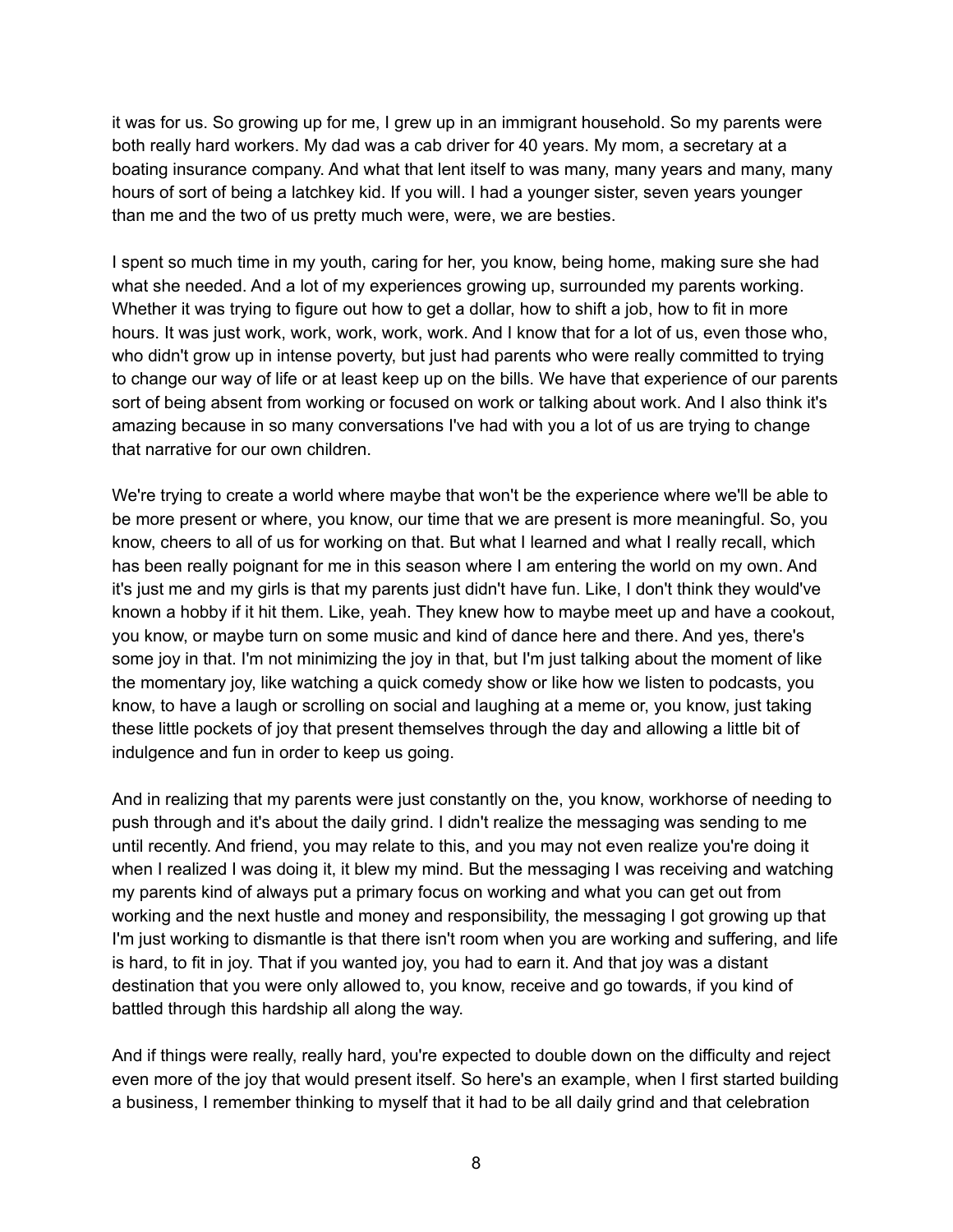moments were only allowed around certain milestones. So if I didn't hit a certain number, I was still on the grind and it was wild because all along the way I was hitting little milestones. Like I was you know, welcoming in new members or my people who had signed on to work with me through my products at Inherent Learning Company, they were hitting successful goals. They were making money, they were launching businesses. They were having things happening. But instead of taking the moment to celebrate those things, I always felt like it wasn't allowed. And especially when things got hard. So I don't know about you friend, but if I'm having a bad day, I have such an inclination to meet the energy of that day with what I feel like I'm supposed to do in response to fixing it.

For instance, if I was in the office and an employee came to me and told me that the software was down, something had crashed and you know, they needed to fix a portal or a system or something, I literally would not get up and go to the bathroom, I would sit at my computer, I would skip meals and I literally would work round the clock through the night until the problem was solved. Friend, ask yourself, have you ever held your potty too long? Because you felt like you had to get the work done first. This is not normal. <Laugh> okay. This is not normal. Have you ever skipped meals because you're sitting at your desk, cranking it out?

And you're like, the only thing that matters is the deadline. Now I wanna let you know that, yeah, we all have some seasonality where we have to push through and crush and get it done. But when that starts becoming the norm or where it starts becoming a response that you have to hardship or difficulty or challenges that you're not even checking that you're not even saying to yourself, Hey, this is a one off. And you're just kind of used to it. You don't even realize you've been holding your potty for hours and hours and hours, right? Because you just literally are like, I just gotta get this work done. You've gotta reevaluate the messaging you're telling yourself around what you deserve. I mean, friend, you're telling yourself that you don't even deserve to go to the bathroom until you finish your work.

You don't even deserve to go to the bathroom until you finish this thing for the kids, you don't even deserve to go to the bathroom until you finish this load laundry. That's just not normal. And it's definitely not healthy. And it was something that I carried for so long and what it lent itself to was burnout. I was pushing myself through even normal bodily functions. If you feel like you can't even get up and go to the bathroom, do you think that you're gonna have the energy to say to yourself you need a break? Or you need a nap? Or you need a walk or you need a laugh? Or you deserve to go get a cocktail with a friend or a new outfit friend? Mamas, when was the last time you bought yourself a new pair of underwear? You're still wearing the same three bras, cuz they're your favorite.

You just pulled the wire out and you're just moving on with your life. We deserve nice things. <Laugh> we deserve nice things. Seriously. It's absolutely unbelievable how we reject the joy when we're facing hardships. So just as an example of that, right now, I am out in the world. I am still trying to figure out what it's like, because I have not been single since I was 22, you know? And so so long ago, and I don't know how this works, but one of the things that I'm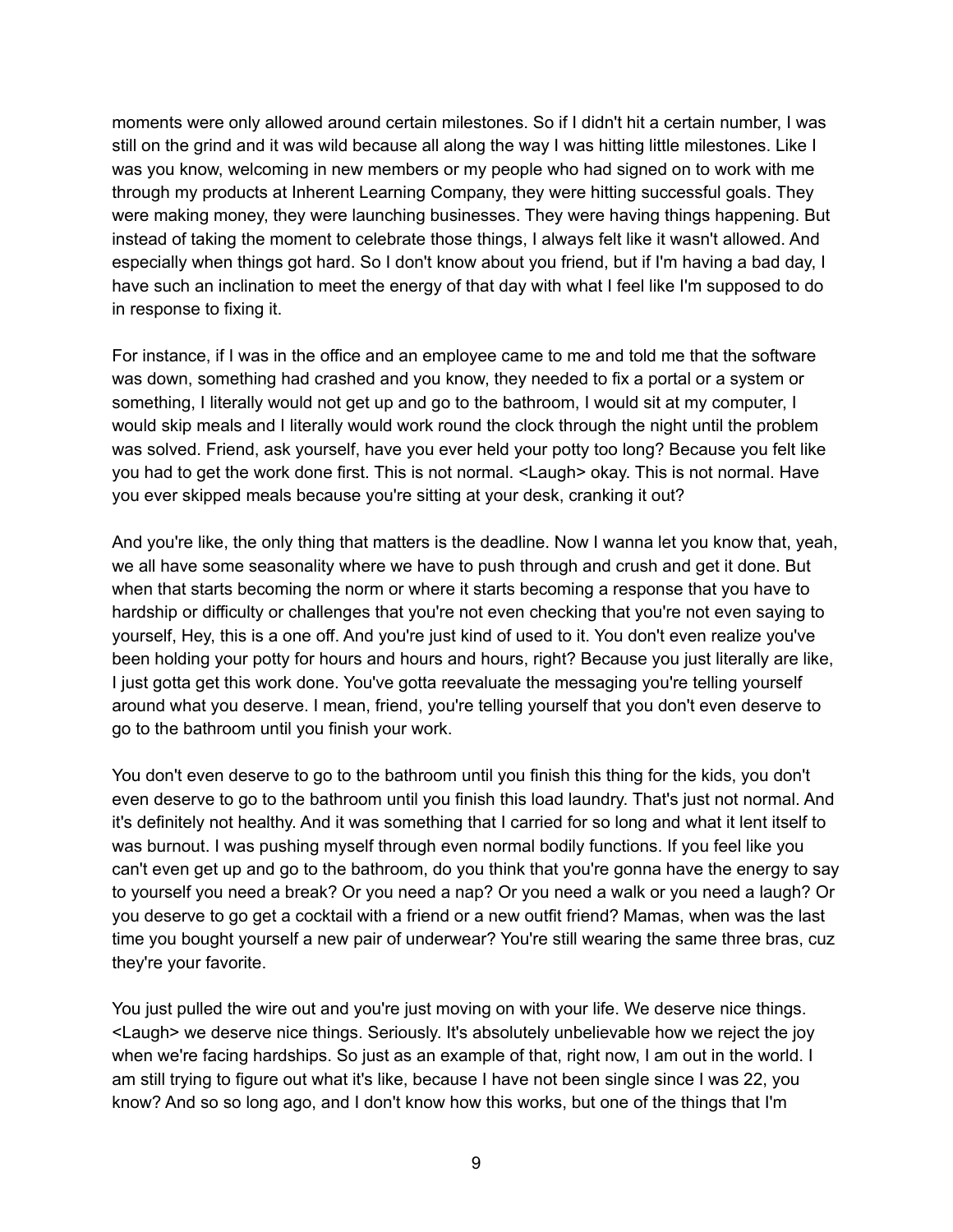struggling with is attention from the gentlemanly fellows. <Laugh> this is why, how, you know, I can't date <laugh> it's cuz of this, this energy. And so it's weird because part of me feels like, because my life isn't all the way figured out yet, I'm not allowed to, you know, grab a drink with someone and because everything's not all figured out yet, I'm not allowed to even accept a compliment.

I get weird about it. You know what I mean? Like, and not that I even know, or I'm ready to like navigate all of these pieces, but it's definitely strange to me. And it was something that I had to bring into therapy and something I'm talking about with you now, friend, that I felt like my healing and my happiness could not coexist. That I felt like work and relief and joy could not coexist. And I'm not saying I have perfect answers on it, but I do wanna call it out to you. One thing that I do know is true is that we deserve, we deserve ease. We deserve happiness. Even if you're at a funeral if someone tells a joke, especially about like, you know, the deceased or the relationships like it, you're allowed to laugh just because you're at a funeral, doesn't mean you can't laugh.

And I think that we've gotten to this place where we've put these parameters around ourselves, where we're only successful or showing up in a certain way, if we perform in a certain way, which means that we reject some things that are very natural, healthy, and healing for us, that honestly could amplify our performance simply because we don't think we're allowed to have them. There was a novel concept that kind of came to me that has really inspired and forced me to embrace finding happiness in all the hard that I'm living right now. And it's that, you know, life is hard, right, right friend, like we already know this. Life is hard, it is the meeting and solving of problems. It is, you know, at times it can feel like just suffering through, you know, life is difficult. We can accept that. We know this.

But also in knowing that life is difficult, one of the many ways that God shows up is in the pockets of joy, it's in grabbing an ice cream cone, it's in a friendly compliment. It's in a nice 10 minute chat in the elevator. It is in meeting up with friends afterwards for dinner or briefly for a walk it's in these little moments that seem like they might be too tiny to have any worth. But in reality, they're exactly how God is showing up to remind us of the good that we're always trying to pursue. It's also where God's showing up to say that the heart is worthwhile and believe it or not, the thing I'm really embracing is that if I allow myself to receive the joy that's happening amongst all the hard, the compliment, the cocktail, you know, the guy winking at me saying, I look good. And I'm like, yeah, I do. You know, <laugh> like that sort of thing.

If I allow myself to just sort of receive that joy, even though it's a hard day, well, that actually may help fuel me through the hard days. If you've been wondering why sometimes it feels a little bit too hard. It might be because you're rejecting too much joy. So friend, here's what I wanna encourage you, cuz I know that this part is working for me, allow yourself to receive. You are so deserving of the joy that shows up at your door. You are so deserving of taking a moment to watch that guilty pleasure reality show. You are so deserving of saying to yourself, you know what? I am gonna cut out 15 minutes early and I'm gonna just go for a walk. Before I go to my